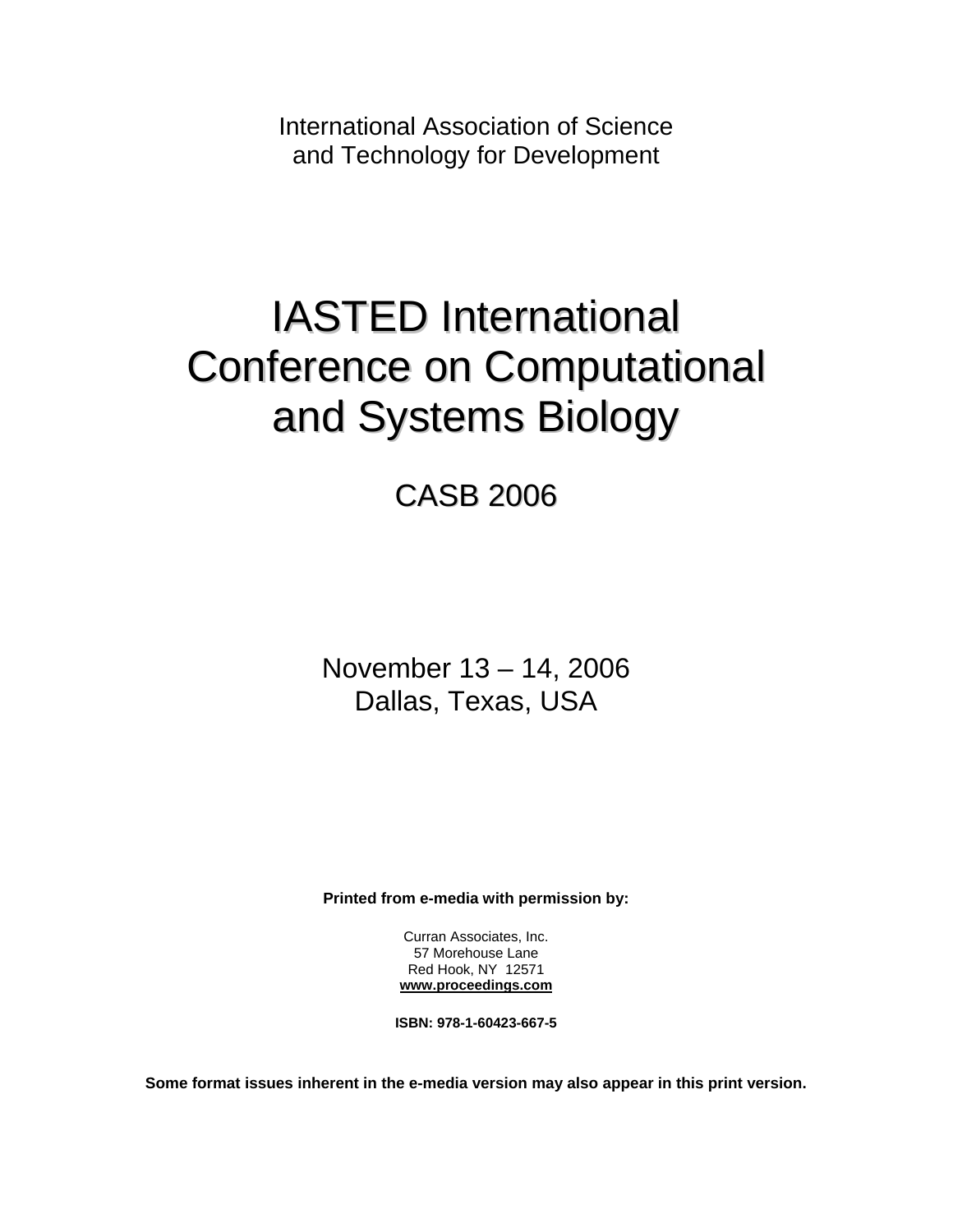# **TABLE OF CONTENTS CASB 2006**

**Dallas, Texas, USA November 13, 2006 to November 14, 2006**

#### **Biology Systems and Structure**

| 540-012<br>An MCMC-Method for Sampling RNA Secondary Structures with<br>D. Metzler and M.E. Nebel (Germany) |
|-------------------------------------------------------------------------------------------------------------|
| 540-021                                                                                                     |
| J.-H. Zhang, L.-Y. Wu, J. Chen, and X.-S. Zhang $(PRC)$                                                     |
| 540-029                                                                                                     |
|                                                                                                             |
| M. Xiong and J. Arnold (USA)                                                                                |
| 540-031                                                                                                     |
| A Discrete Event Dynamic Systems Approach to Gene Regulatory                                                |
| .20                                                                                                         |
| S. Phoha and B.B. Madan (USA)                                                                               |
| 540-036                                                                                                     |
| Graphical Invariants and Molecular Descriptors for Secondary RNA                                            |
| .26                                                                                                         |
| D.J. Knisley and J.R. Knisley (USA)                                                                         |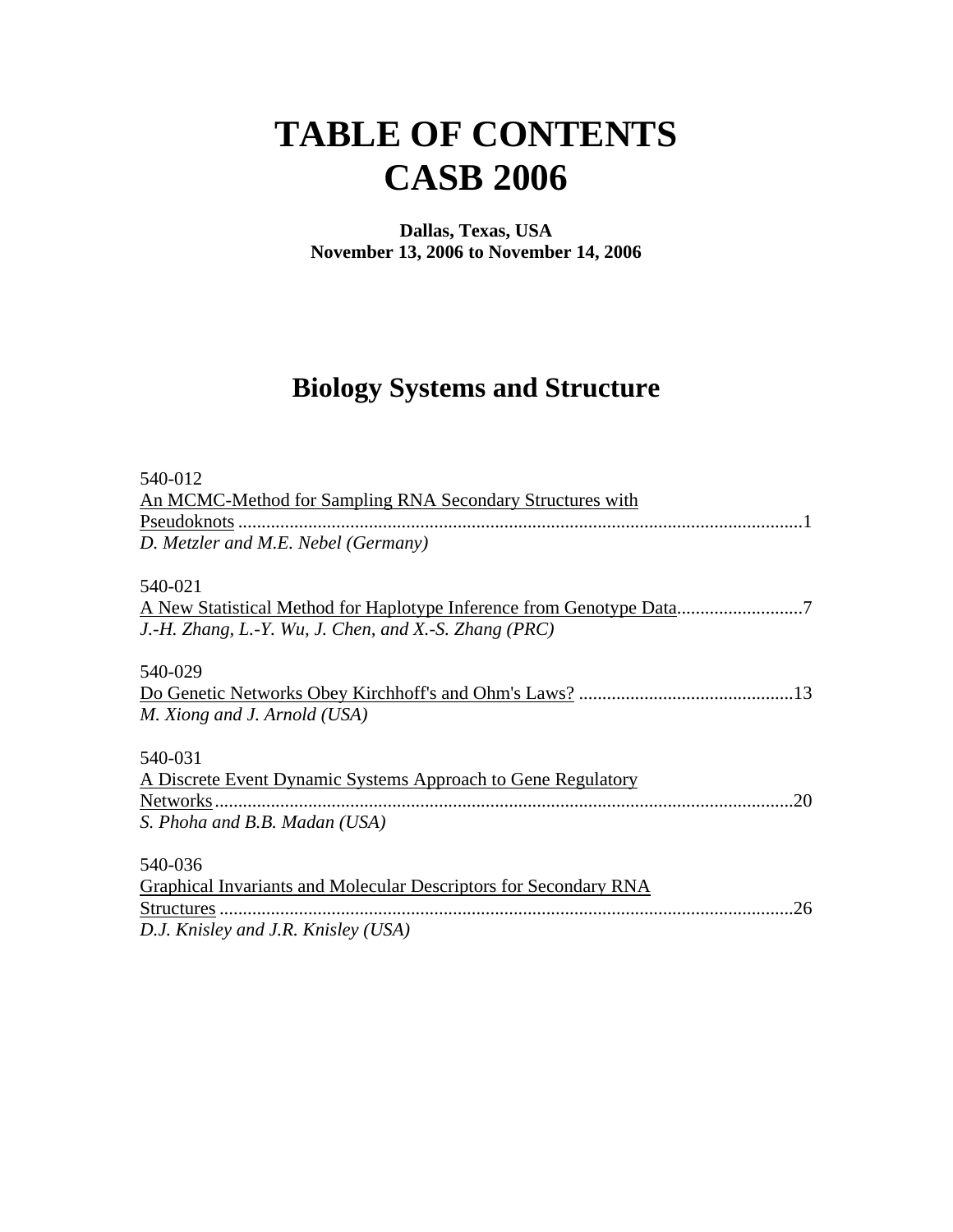## **Computational Biology**

| 540-038                                                               |
|-----------------------------------------------------------------------|
| A New Set of Algorithms for Designing Ultra-Specific Probes for High- |
|                                                                       |
| M. Zhang, C. Putonti, and Y. Fofanov (USA)                            |
| 540-037                                                               |
| A Local Sequence Alignment Algorithm using an Associative Model of    |
|                                                                       |
| S.I. Steinfadt, M. Scherger, and J.W. Baker (USA)                     |
| 540-035                                                               |
| An Efficient Algorithm for Finding Approximate Complex Repetitive     |
| 44                                                                    |
| $D.$ He and X. Wu (USA)                                               |
| 540-033                                                               |
| Computational Methods for Estimating the Size and Identifying the     |
|                                                                       |
| C. Putonti, V. Fofanov, and Y. Fofanov (USA)                          |
| 540-016                                                               |
| FGK Model: An Efficient Granular Computing Model for Protein          |
|                                                                       |
| B. Chen, P.C. Tai, R. Harrison, and Y. Pan (USA)                      |
| 540-014                                                               |
|                                                                       |
| X. Feng, I.H. Sudborough, and E. Lu (USA)                             |
|                                                                       |

## **Medical and Other Topics**

540-008 A New Clustering Method and Its Application to Proteomic Profiling for Colon Cancer .....................................................................................................................68 *Y. Ou, L. Guo, and C.-Q. Zhang (USA)*